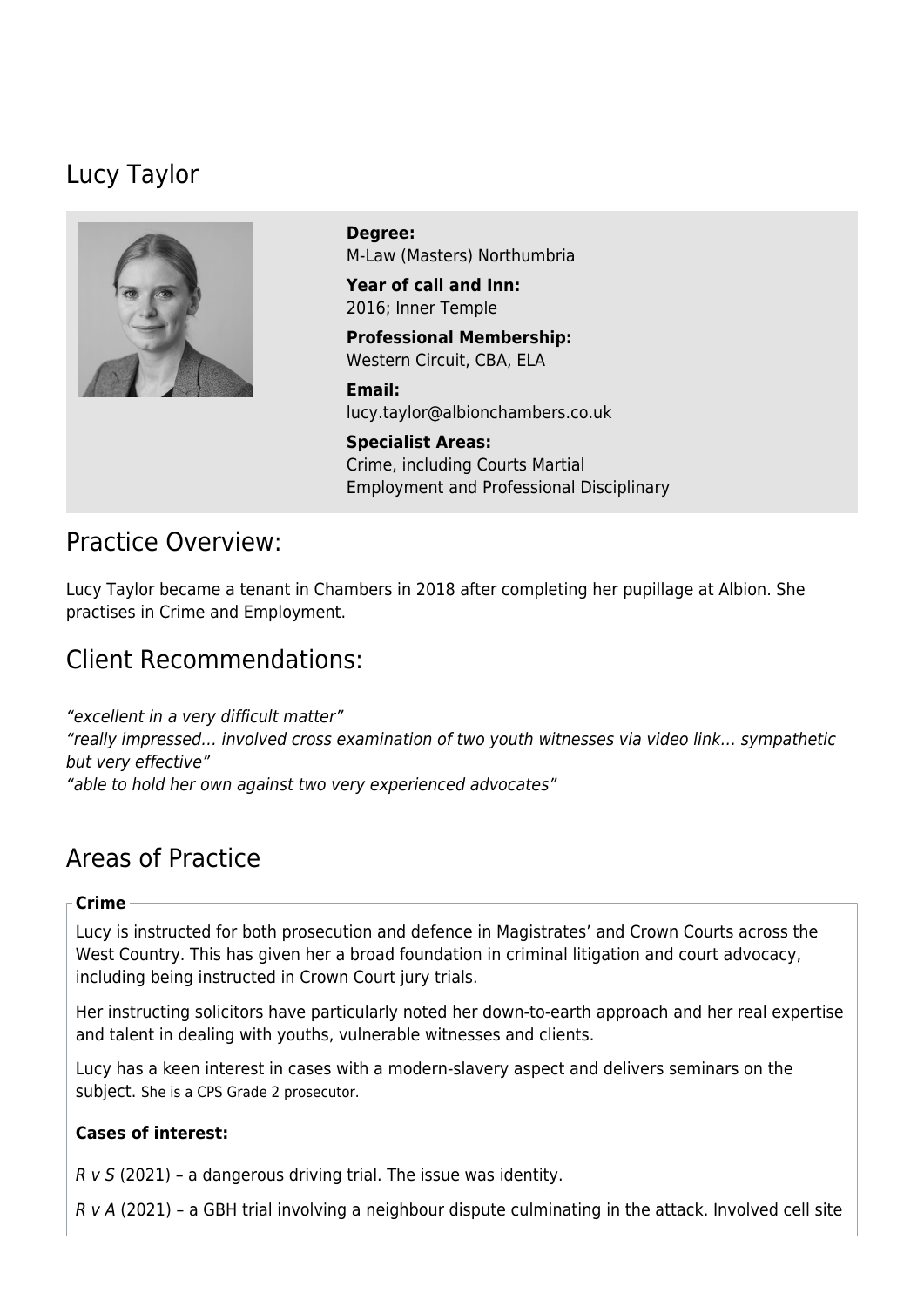evidence. Issue was identity.

Avon & Somerset Constabulary v  $Z$  (2021) – an application for a forfeiture order under section 303Z14 POCA 2002. The issue was whether money connected to Chinese underground banking could be traced into the respondent's account and forfeited.

Avon & Somerset Constabulary v C (2021) - an application for a forfeiture order under section 303Z14 POCA 2002. The issue was whether the money in the respondent's account was from the unlawful conduct of money laundering and managing a brothel.

 $R$  v  $F$  (2021) – co-defending in an ABH and GBH trial. Successful half-time submissions made.

 $R$  v B & A (2021) – representing both defendants in proceeding under the Company Directors Disqualification Act 1986, aiding and abetting those offences and an offence under the Insolvency Act 1986. This involved reviewing large volumes of evidence relating to various companies, advising and representation through to sentence.

R v Ravenhill (2020) – prosecution of a stalking offence involving putting an ex-partner in fear of violence on at least two occasions.

M v Chief Constable of Avon & Somerset Constabulary (2019) – Lucy was instructed by the Constabulary to conduct a number of pre-trial hearings and a multi-day appeal hearing in relation to an appeal of a Community Protection Notice. This involved advising on the evidence to be collated to defend the appeal and on the issuing of CPNs.

R v FL (2019) – defence of a youth charged with being concerned in the supply of class A. Involved a referral to the National Referral Mechanism to determine if the defendant was a victim of modern slavery or human trafficking.

Avon & Somerset Police v Lopresti (2019) – obtained a Slavery and Trafficking Risk Order against a defendant charged with modern slavery offences. The order is understood to be the first in the region.

[R v Davis](https://www.albionchambers.co.uk/chambers-news/lucy-taylor-prosecutes-former-brothel-owner-benefit-fraud) (2019) – prosecution of a £17,700.15 benefit fraud. The defendant was claiming DLA on the basis of being virtually unable to walk after alleging she was wheelchair bound and needed assistance seven days a week from 1999. The defendant failed to disclose a change in circumstances. This was uncovered following an investigation into her business, which transpired to be a brothel. Photographs of her undertaking activities on holiday were discovered along with CCTV of the Defendant climbing stairs without assistance.

R v Bottle (2019) – defence of a woman charged with a public order offence. After lengthy legal argument about the admissibility of CCTV evidence the case was dropped against five defendants.

R v Jory (2018) – trial in North Somerset Magistrates' Court concerning an allegation of assault on two young girls. Lucy was instructed for the defence, she undertook her cross examination of the two complainants who appeared via video-link carefully and sensitively, the bench acquitted in under 20 minutes.

R v Martin (2018) – Swindon Crown Court. Instructed by the prosecution. The defendant was charged with various breaches of a restraining order stemming from an incident where the victim was pushed from a moving vehicle. The defendant was convicted and sentenced.

R v White (2018) – prosecuting a breach of Sexual Offences Prevention Order made in 2005, the order was based on the defendant's long history of sexually-related offending and offences of the most serious kind including the killing of a child. Lucy prosecuted the defendant for the subsequent breaches of the order, the defendant was convicted and received a term of imprisonment.

R v Millard (2018) – defence of a man charged with using a mobile telephone whilst driving. After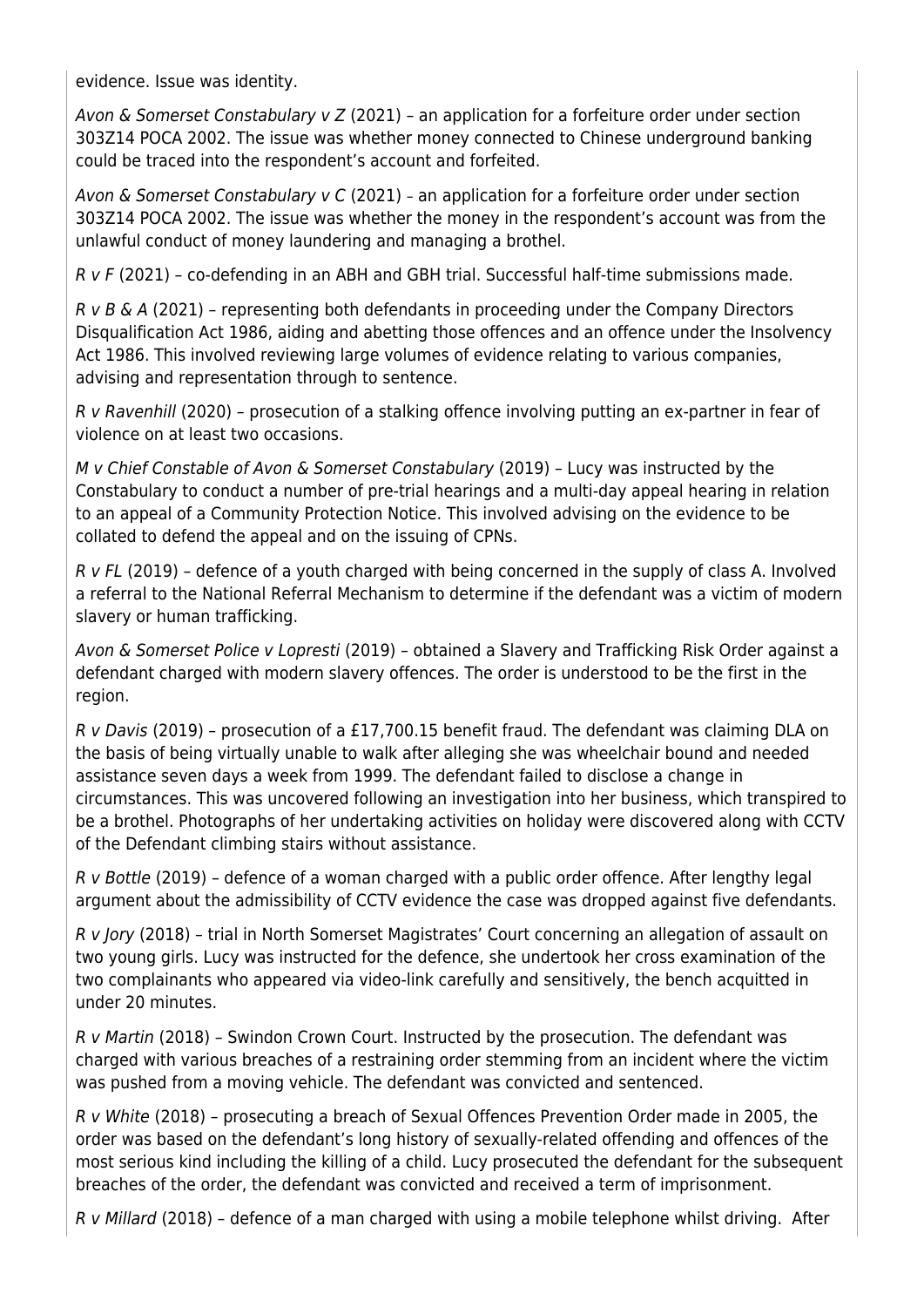Lucy cross examined the two police witnesses, the bench acquitted.

## **Article:**

[When credibility is not the determining factor](https://www.albionchambers.co.uk/sites/default/files/Crime%20Newsletter%20Winter%202019.pdf) 

### **Crime Clerks:**

Ken Duthie E: [ken.duthie@albionchambers.co.uk](mailto:ken.duthie@albionchambers.co.uk) T: 0117 311 0368

Joanna Cload E: [joanna.cload@albionchambers.co.uk](mailto:joanna.cload@albionchambers.co.uk) T: 0117 927 1253

Charlotte Fryer E: [charlotte.fryer@albionchambers.co.uk](mailto:charlotte.fryer@albionchambers.co.uk) T: 0117 311 0301

#### **Employment**

Lucy has a growing employment practice and is instructed by claimants and respondents in equal measure. She has garnered a national practice over the last year, having been instructed for cases in Newcastle, Manchester and Leeds covering a wide range of issues, including:

- Unfair dismissal;
- Discrimination: race, sex, age and disability;
- Equal pay claims;
- Wrongful dismissal;
- Breach of contract.

Lucy is frequently instructed at the outset of a case to advise as to prospects of success. Examples include:

M (2019) – advice on prospects of success of disability discrimination, sex discrimination and victimisation claims. Involved analysing communications between colleagues and previous feedback on the promotion process to determine whether the claims had prospects.

L (2019) – advised on whether there was an unfair-dismissal claim arising out of private group Whatsapp messages with colleagues. Involved discussing the status of private messages against the backdrop of various company policies.

J (2018) – instructed for the claimant in a case concerning allegations of unpaid commission/unpaid unlawful deductions. The case focussed upon the interpretation of a complex claw-back contractual term.

C (2018) – employment claim regarding a civilian security officer working at a military base. The claimant was dismissed for gross misconduct after allegedly leaving an entrance to the military base unsecured. The claimant relied upon a custom and practice in relation to this entrance, and argued dissimilar treatment.

## **Cases of interest:**

G v P (2021) – instructed on behalf of the claimant in a case involving sexual harassment and direct discrimination on the grounds of sex. The respondent was a litigant in person. There were many messages to analyse and cross-examine on.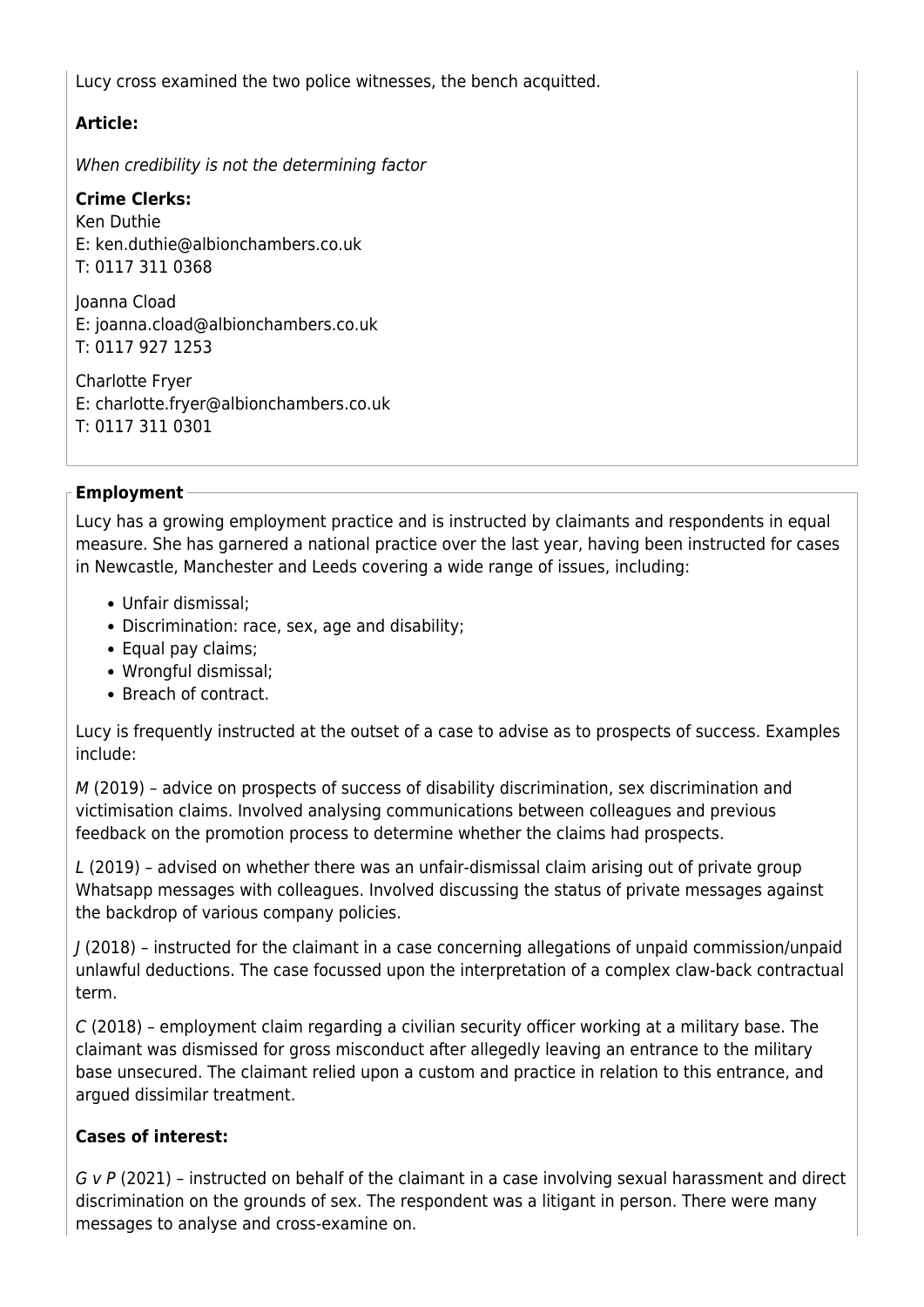P v C (2021) – instructed on behalf of the respondent in a case involving allegations of unfair dismissal due to raising health and safety concerns, unfair dismissal due to whistleblowing, detriments for whistleblowing and making health and safety disclosures, unlawful deduction from wages and holiday pay. The case turned on interpretation of the coronavirus guidance that had been given at the beginning of the pandemic and messages exchanged between claimant and respondent thereafter. All but one head of claim dismissed. The case required application of the legislation to a set of circumstances that none of us have experience of until the pandemic, as well as the limited case law emerging on the issue. Lucy drafted the pleadings, did the preliminary hearing and gave advice throughout the case on the bundle and other matters arising.

 $B$  v A (2021) - claim for constructive dismissal and failure to provide written employment particulars. The issue was whether the claimant was bullied and felt they had to leave their employment or if the issues raised were genuine issues the respondent was entitled to investigate.

 $C$  v V (2021) – breach of contract case. The case turned on the interpretation of the contractual terms and whether there was any verbal alteration to the terms entitling the claimant to six months of notice pay.

I v I (2021) – a claim for unfair dismissal including procedurally unfair dismissal. The issue was whether the security company providing services to a large bank were justified in dismissing the claimant for letting staff go home early leaving positions unmanned and people unable to access the building and whether the procedure followed was fair.

RG, C v PI, C, M & M (2020) – instructed on behalf of the third and fourth respondent in a TUPE case involving a public house. The public house was closed for a period of three months instead of the anticipated two weeks. The previous landlady was informed that there would no longer be a transfer. The claim was issued. One month later the third respondent leased the public house and subsequently entered into a joint lease with the fourth respondent. The case also involved changes in how the business was run behind the scenes despite the public house operating under the same name and providing the same services.

S v F (2019) – instructed on behalf of the claimant in relation to an unfair dismissal case. The issue was whether there had been a fair investigation into allegations of sexual harassment in the work place.

 $M$  v D (2019) - advised and conducted the preliminary hearing on behalf of the claimant. Drafted correspondence for the Tribunal to further particularise the claim. The claimant worked for a government organisation that failed to make reasonable adjustments upon her return to work following disability absence. The claimant was subjected to an oppressive absence procedure that did not take into account her disabilities, despite purporting to do so. The case involved delving beneath the surface to establish that the respondent had acted inappropriately, and unlawfully.

 $M$  v C (2019) – instructed for the respondent. The main issue in this case was jurisdiction. The claim was significantly out of time and the claimant was an agency worker, so could not claim for unfair dismissal.

G v I (2019) - instructed for the respondent; a large multi-office organisation. The heads of claim were constructive unfair dismissal, failure to make reasonable adjustments and failure to pay severance pay. Initially the judge wanted to determine jurisdiction only at the preliminary hearing, but Lucy effectively argued that all issues should be dealt with at a preliminary hearing on the basis that none of them have reasonable prospects of success.

 $B \vee$  / (2019) – instructed for the claimant through the Bar Pro Bono Unit in a case against a wellknown supermarket. The central issues were disability discrimination including failure to make reasonable adjustments, constructive unfair dismissal, harassment and victimisation. Lucy was